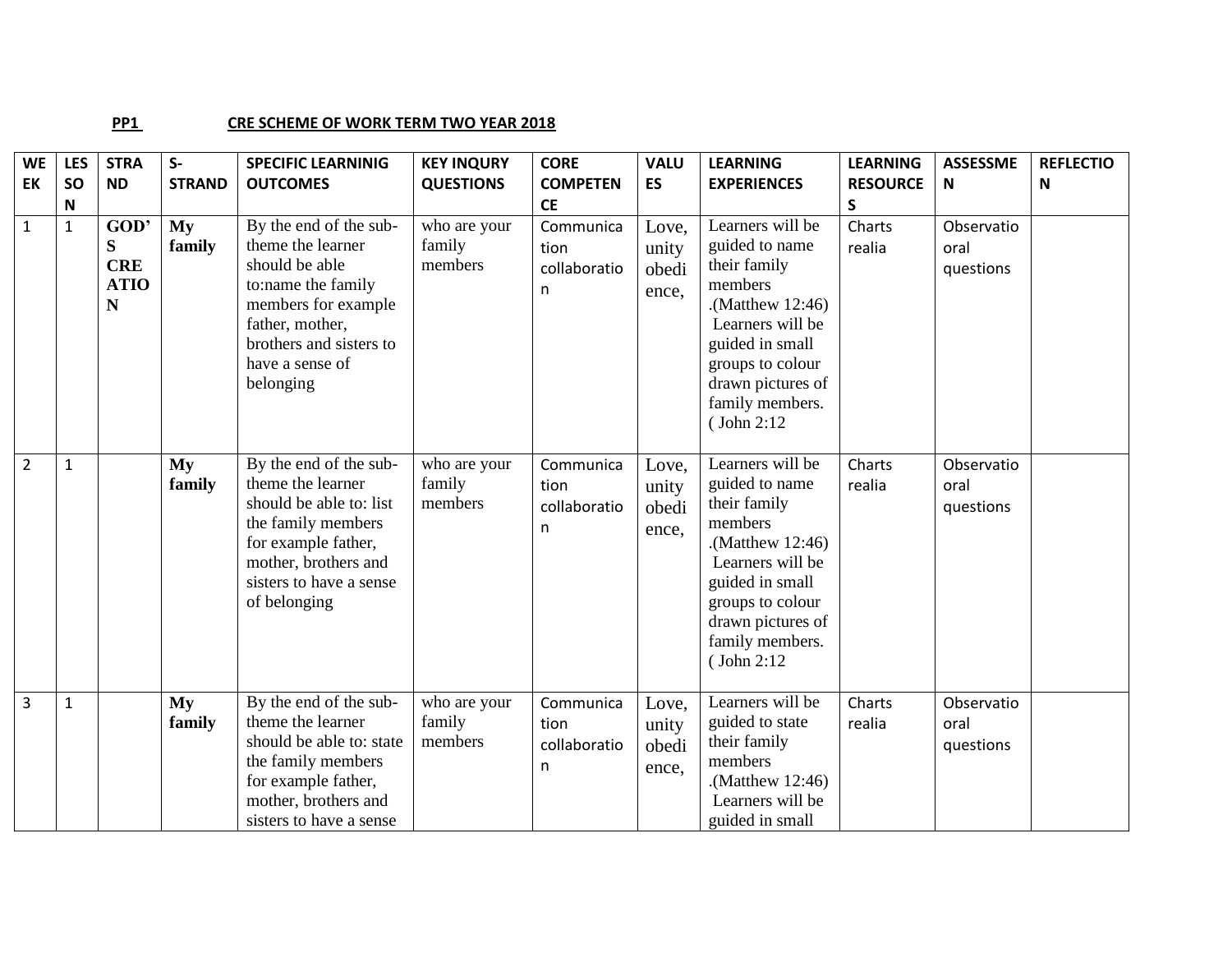|                |              |                   | of belonging                                                                                                                                     |                                               |                                        |                                  | groups to colour<br>drawn pictures of<br>family members.<br>(John 2:12                                                                                                 |                  |                                 |  |
|----------------|--------------|-------------------|--------------------------------------------------------------------------------------------------------------------------------------------------|-----------------------------------------------|----------------------------------------|----------------------------------|------------------------------------------------------------------------------------------------------------------------------------------------------------------------|------------------|---------------------------------|--|
| 4              | $\mathbf{1}$ | My<br>family      | By the end of the sub-<br>theme the learner<br>should be able to:<br>mention that his/her<br>family members are a<br>gift from God               | How many<br>family<br>members do<br>you have? | Communica<br>tion<br>collaboratio<br>n | Love,<br>unity<br>obedi<br>ence, | Learners will be<br>guided in groups<br>to sing simple<br>songs thanking<br>God for the gift<br>of family<br>members. Exodus<br>20:12)                                 | Charts<br>Realia | Observatio<br>oral<br>questions |  |
| 5              | $\mathbf{1}$ | My<br>family      | By the end of the sub-<br>theme the learner<br>should be able to:draw<br>family members                                                          | How many<br>family<br>members do<br>you have? | Communica<br>tion<br>Collaboratio<br>n | Love,<br>unity<br>obedi<br>ence, | Learners will<br>observe drawn<br>pictures of family<br>members<br>displayed on<br>charts, flash<br>cards and watch<br>relevant videos<br>and films.(Luke<br>$8:20$ ). | Charts<br>realia | Observatio<br>oral<br>questions |  |
| 6              | $\mathbf{1}$ | My<br>family      | By the end of the sub-<br>theme the learner<br>should be able to:<br>appreciate God for<br>creating his/her<br>parents, brothers and<br>sisters. | How do you<br>communicate<br>to God?          | Communica<br>tion<br>Collaboratio<br>n | Love,<br>unity<br>obedi<br>ence, | Learners to be<br>encouraged to<br>respond to God's<br>love by obeying<br>their parents.<br>(Ephesians 6:1-4)                                                          | Charts<br>realia | Observatio<br>oral<br>questions |  |
| $\overline{7}$ |              | Commu<br>nicating | By the end of the sub-<br>theme the learner                                                                                                      | How do you<br>communicate                     | Communica<br>tion                      | Peace<br>integr                  | Learners will be<br>guided to name                                                                                                                                     | Charts<br>realia | Observatio<br>oral              |  |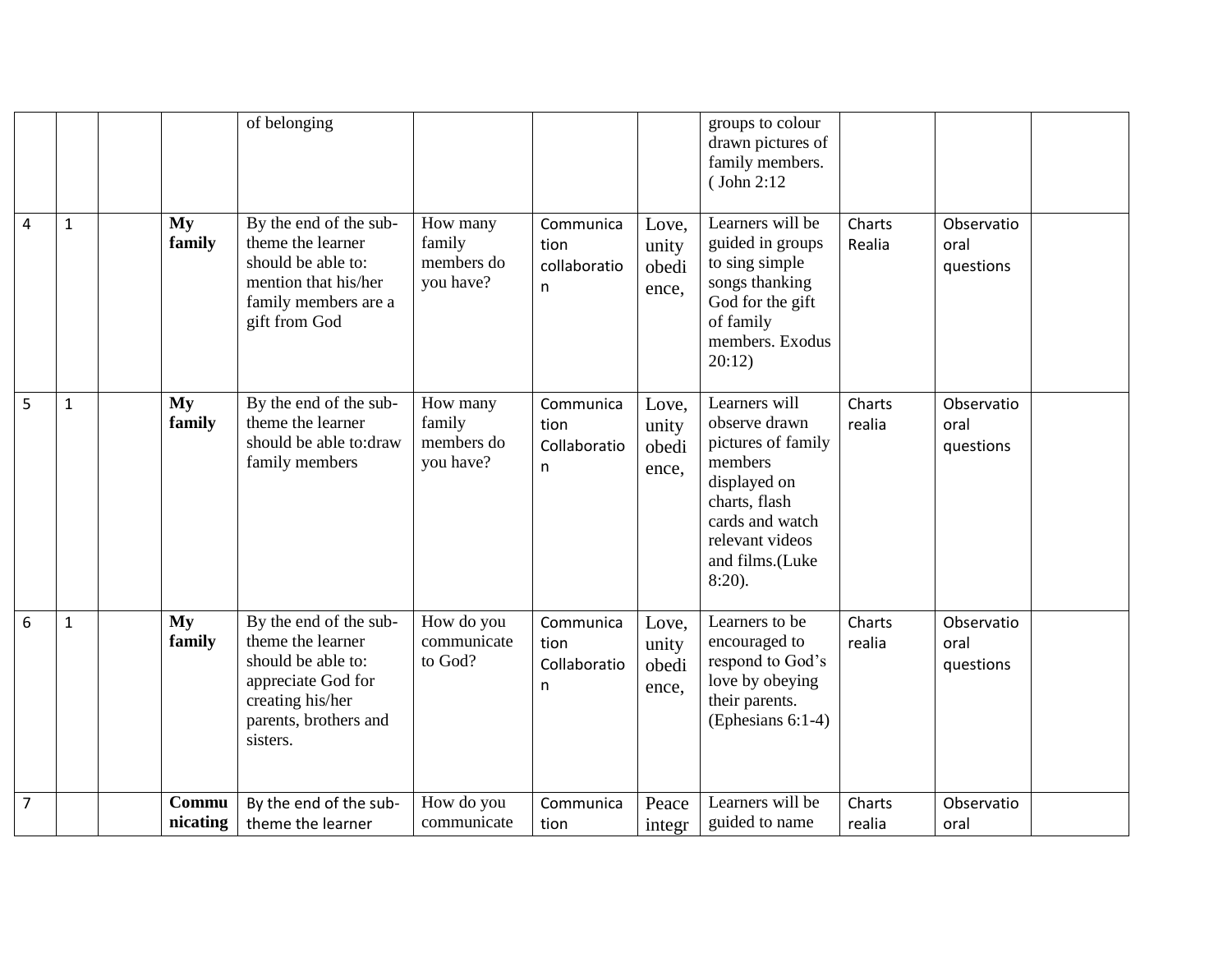|    | to God<br>through<br>prayer                      | should be able to<br>name different times<br>of prayer for his/her<br>spiritual nourishment                                                   | to God?                              | collaboratio<br>n                      | ity<br>and<br>respe<br>ct                                | different times of<br>prayer (Acts 3:1)<br>Learners will be<br>guided to<br>demonstrate<br>postures for<br>prayer                                       |                  | questions                       |  |
|----|--------------------------------------------------|-----------------------------------------------------------------------------------------------------------------------------------------------|--------------------------------------|----------------------------------------|----------------------------------------------------------|---------------------------------------------------------------------------------------------------------------------------------------------------------|------------------|---------------------------------|--|
| 8  | Commu<br>nicating<br>to God<br>through<br>prayer | By the end of the sub-<br>theme the learner<br>should be able to list<br>different times of<br>prayer for his/her<br>spiritual nourishment    | How do you<br>communicate<br>to God? | Communica<br>tion<br>collaboratio<br>n | peace<br>integr<br>ity<br>and<br>respe<br><sub>c</sub> t | Learners will be<br>guided to name<br>different times of<br>prayer (Acts 3:1)<br>Learners will be<br>guided to<br>demonstrate<br>postures for<br>prayer | Charts<br>realia | Observatio<br>oral<br>questions |  |
| 9  | Commu<br>nicating<br>to God<br>through<br>prayer | By the end of the sub-<br>theme the learner<br>should be able to<br>demonstrate postures<br>for prayer as way of<br>communicating with<br>God | How do you<br>communicate<br>to God? | Communica<br>tion<br>collaboratio<br>n | peace<br>integr<br>ity<br>and<br>respe<br><sub>c</sub> t | Learners will be<br>guided to name<br>different times of<br>prayer (Acts 3:1)<br>Learners will be<br>guided to<br>demonstrate<br>postures for<br>prayer | Charts<br>realia | Observatio<br>oral<br>questions |  |
| 10 | Commu<br>nicating<br>to God<br>through<br>prayer | By the end of the sub-<br>theme the learner<br>should be able to<br>explain different times<br>of prayer for his/her<br>spiritual nourishment | How can you<br>thank God?            | Communica<br>tion<br>collaboratio<br>n | peace<br>integr<br>ity<br>and<br>respe<br>ct             | Learners are<br>guided to recite<br>simple prayers<br>$(Mathew6:9-13)$<br>Learners are<br>guided to say<br>simple prayers<br>for different              | Charts<br>realia | Observatio<br>oral<br>questions |  |